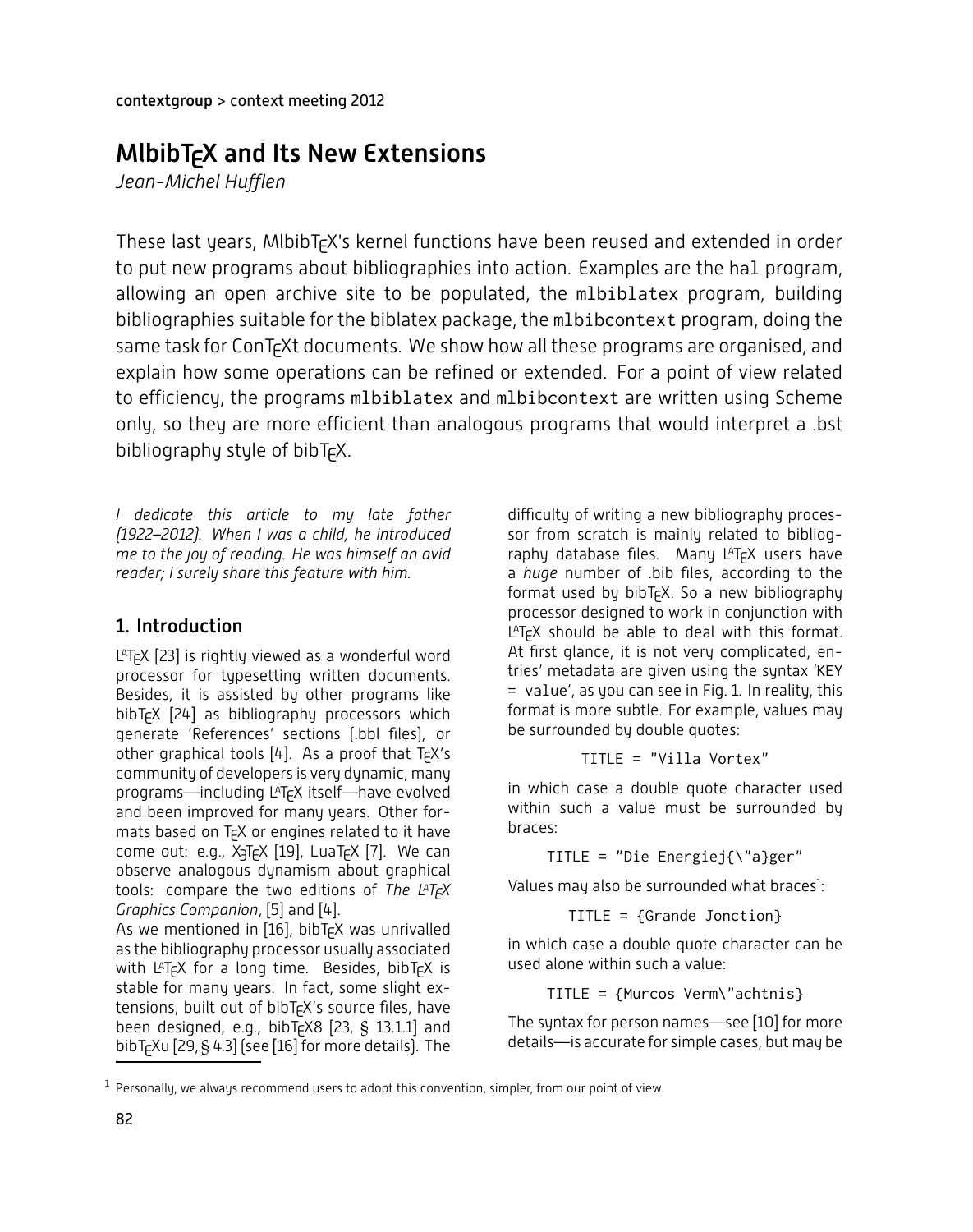```
@BOOK{holmstrom2011,
       AUTHOR = {Darwin Holmstrom},
       TITLE = {Toxic Terrain},
       SERIES = {Don Pendleton's The
                 Executioner},
       NUMBER = 390,PUBLISHER = {Gold Eagle},
       TOTALPAGES = 192,
       YEAR = 2011,
       MONTH = may
```
Figure 1: Example using bibT<sub>E</sub>X's format.

surprising in such a case:

AUTHOR =  $\{Jean\}$ Clerc de la Herverie}}

[if you remove the braces surrounding 'Le Clerc de la Herverie', that causes 'Herverie' to be viewed as the last name, 'Jean Le Clerc' as the first name, and 'de la' as a particle). In addition, many users get used to insert  $L^{AT}F^{\prime}X$  commands inside values of bibT<sub>F</sub>X fields:

TITLE = {\em Babylon Babies}

what would be difficult to interpret for a converter into a language used to put Web pages into action. Moreover, such a declaration:

TITLE = {\emph{Cosmos Incorporated}}

yields a title's specification which would be correctly interpreted by L<sup>A</sup>T<sub>E</sub>X, but ConT<sub>E</sub>Xt [6] would not recognise the \emph command.

In other words, it is quite easy to transform the syntax 'KEY = value' into '<KEY>value</KEY>' if we adopt  $XML^2$ -like syntax, or '(KEY value)' if Lisp<sup>3</sup>-like syntax is preferred. On the contrary, destructuring fields' values may be more complicated. That is why you can find many converters from .bib files into other formats, but at the first level. Roughly speaking, only a few programs run the risk of analysing the contents of fields' values.

```
<book id="holmstrom2011" from="mb.bib">
 <author>
   <name>
    <personname>
    <first>Darwin</first>
     <last>Holmstrom</last>
   \langle/nersonname>
  \langle/name>
  </author>
  <title>Toxic Terrain</title>
  <publisher>Gold Eagle</publisher>
  <number>390</number>
  <series>
  Don Pendleton's The Executioner
 </series>
 <totalpages>192</totalpages>
 <year>2011</year>
 <month><may/></month>
</book>
```
The from attribute of the book element is set to the base name of the .bib file originally containing this entry.) Figure 2: Fig. 1's example given using XML syntax.

Let us recall that we have developed MI $b$ ibT<sub>E</sub>X<sup>4</sup> [9], as a 'better' bibT<sub>E</sub>X with particular focus on multilingual features. As part of this task, we put into action an analysis of the values associated with  $b$ ibT<sub>E</sub>X fields, as deeply as possible. We have precisely designed an internal format for bibliographical items. Later, we were asked for a program populating an open-archive site from the entries of .bib files [14,15].Although this program needed conventions more precise than usually about .bib files, we succeeded in developing it quickly. More precisely, they have many fragments in common, and the different parts were easily assembled. We decided to do again this kind of experiment... and succeeded again. First we explain how MlbibT<sub>F</sub>X can be extended. Second we recall some advantages of using MlbibT<sub>F</sub>X's kernel. Then we sketch the variants of MlbibT<sub>F</sub>X out.

 $2$  eXtensible Markup Langage.

<sup>&</sup>lt;sup>3</sup> LISt Processor.

 $4$  MultiLingual bibT<sub>E</sub>X.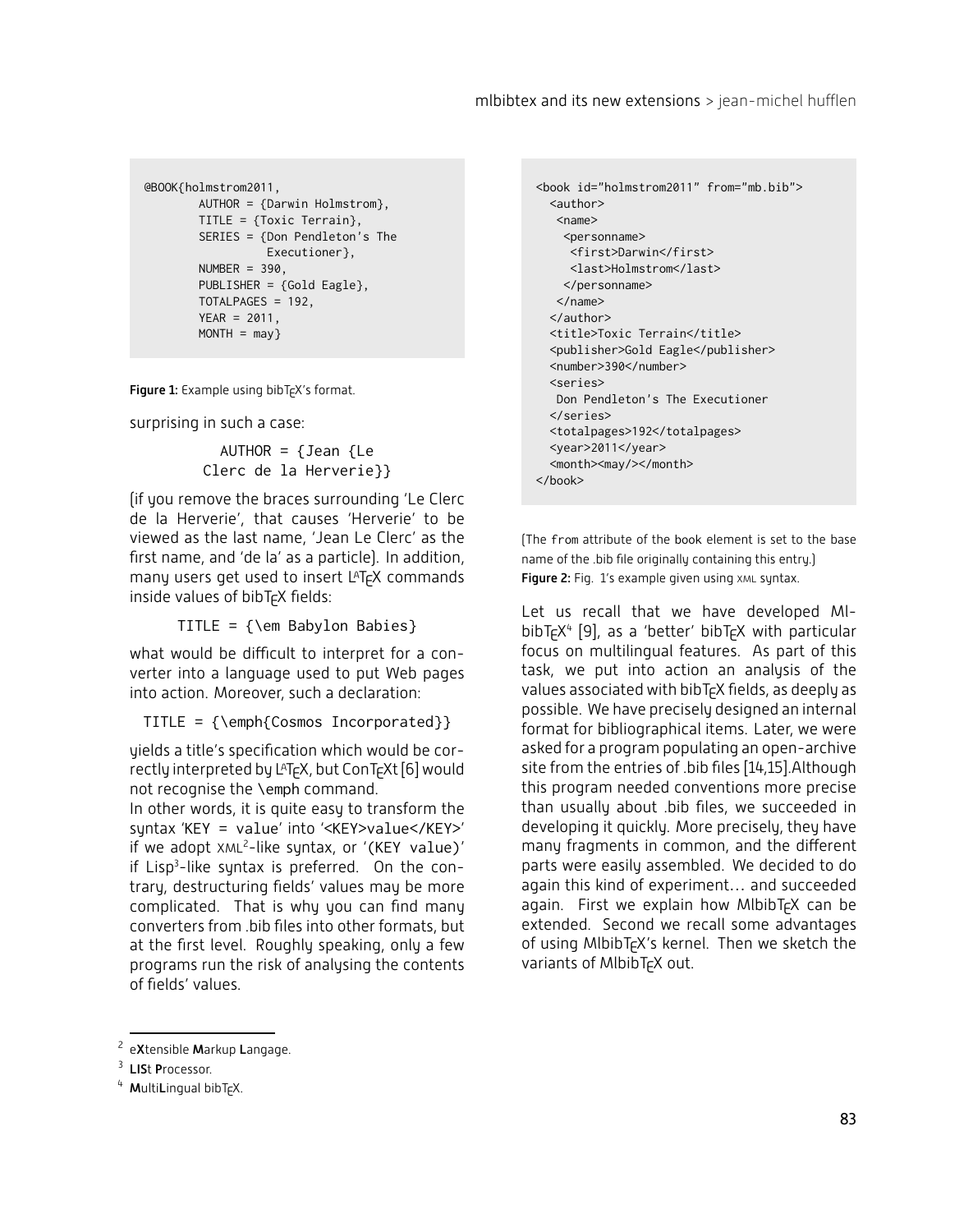#### contextgroup > context meeting 2012

### 2. MlbibT<sub>F</sub>X's extensibility

When MibibT $\epsilon$ X's parser processes a .bib file, we Can consider that it builds an XML tree of this file. More precisely, this program written using Scheme [18] builds expressions according to the SXML<sup>5</sup> format [20]. For example, Fig. 1's entry is translated to the XML tree given in Fig. 2. We can see that the author's name has been split into these components. Likewise, L<sup>a</sup>T<sub>E</sub>X commands—e.g., \em or \emph—are recognised and replaced by XML tags.

When bibT $\epsilon$ X users begin to run MlbibT $\epsilon$ X, the most surprising feature is that the latter performs a more precise analysis of bib files. When a field name is not recognised, a warning message is emitted<sup>6</sup>. By default, the fields subject to additional check are:

- the standard fields AUTHOR, EDITOR, MONTH, PAGES, and YEAR;
- the field DAY, used by numerous styles<sup>7</sup>;
- $\bullet\,$  the fields GENDER and TOTALPAGES, used by the bibliography styles associated with the jurabib package [23,  $\S$  12.5.1];
- two special fields used by MlbibTcX: LAN-GUAGE [9] and LASTSORTKEY [12].

The second extension of MlbibT<sub>EX</sub>—as abovementioned, the hal program, populating an open-archive site from the entries of .bib files  $[14]$ -needs additional check about the ADDRESS field of an entry being type @INPRO-CEEDINGS: we have to extract the country of the corresponding conference, and optionally the town. In addition, the name of such a country is to be checked, because we have to give its  $\mathsf{iso}^8$ code. So we have decided to accept declarations like:

ADDRESS = {Breskens, The Netherlands}

or 'ADDRESS = {The Netherlands}'. If the country is not given-e.g., in 'ADDRESS = {New-York}' or:

ADDRESS = {Paris, Texas}

—an error has to be reported<sup>9</sup>. So we implemented a switch mechanism that allowed us to perform 'classical' check about this ADDRESS  ${\rm field}$  when 'original' M ${\rm bb}$   $\overline{\rm E}$ X was running, and 'complete' check when this program related to open archives was used<sup>10</sup>. Symmetrically, disabling some check procedures would be possible within other variants. When MlbibT<sub>F</sub>X's functions work in interpreted mode, such switch can be controlled by means of Scheme functions.

Later, we noticed the *modus operandi* of the biblatex package  $[21]$ : .bbl files only contain structures, and formatting 'References' sections is entirely deferred to LAT<sub>EX</sub>. That is why there is no need of a \bibliographystyle command. If bibT $\epsilon$ X is used, there is only one suitable bibliography style written using bibT<sub>F</sub>X's language.

 $5$  Scheme implementation of XML.

<sup>&</sup>lt;sup>6</sup> This is just a warning message; the corresponding information is not lost. This *modus operandi* may be viewed as an advantage: for example, if you inadvertently type 'EDITORS =  $\dots$ ' instead of 'EDITOR =  $\dots$ ' inside an entry of type @INPROCEEDINGS, MIbibT<sub>E</sub>X will warn you whereas bibT<sub>E</sub>X will silently ignore that field. This feature may also be viewed as a drawback: if you specify a MONTH field, the associated value must be a symbol among jan, feb, …, dec. Otherwise, MlbibT<sub>E</sub>X stops with an error message. This convention may appear as too restrictive, but MlbibT<sub>E</sub>X can sort w.r.t. month names, whereas bibT<sub>E</sub>X does not. To perform such an operation, month names must be recognised. Likewise, when years are to be sorted, MlbibT<sub>E</sub>X applies a numerical sort whereas bibT<sub>E</sub>X sorts years as strings, so the value associated with a YEAR field must be an integer.

 $^7$  For example, the styles 'apa $\ldots'$ , used by the American Psychology Association.

 $8$  International Standardisation Organisation.

 $^9$  We also accept declarations like: ADDRESS = {Washington, District of Columbia, United States} that is, a string of three comma-separated components. The first is supposed to be the town, the last the city.

 $^{10}$  Technically, it is not very difficult since we consider that Scheme—as a functional programming language—allows functions to be handled like any other value. MlbibT<sub>F</sub>X's parser uses association lists whose elements look like (key . f) where f is the function to be called to parse the value associated with key. To perform such a switch, just change the function associated with key.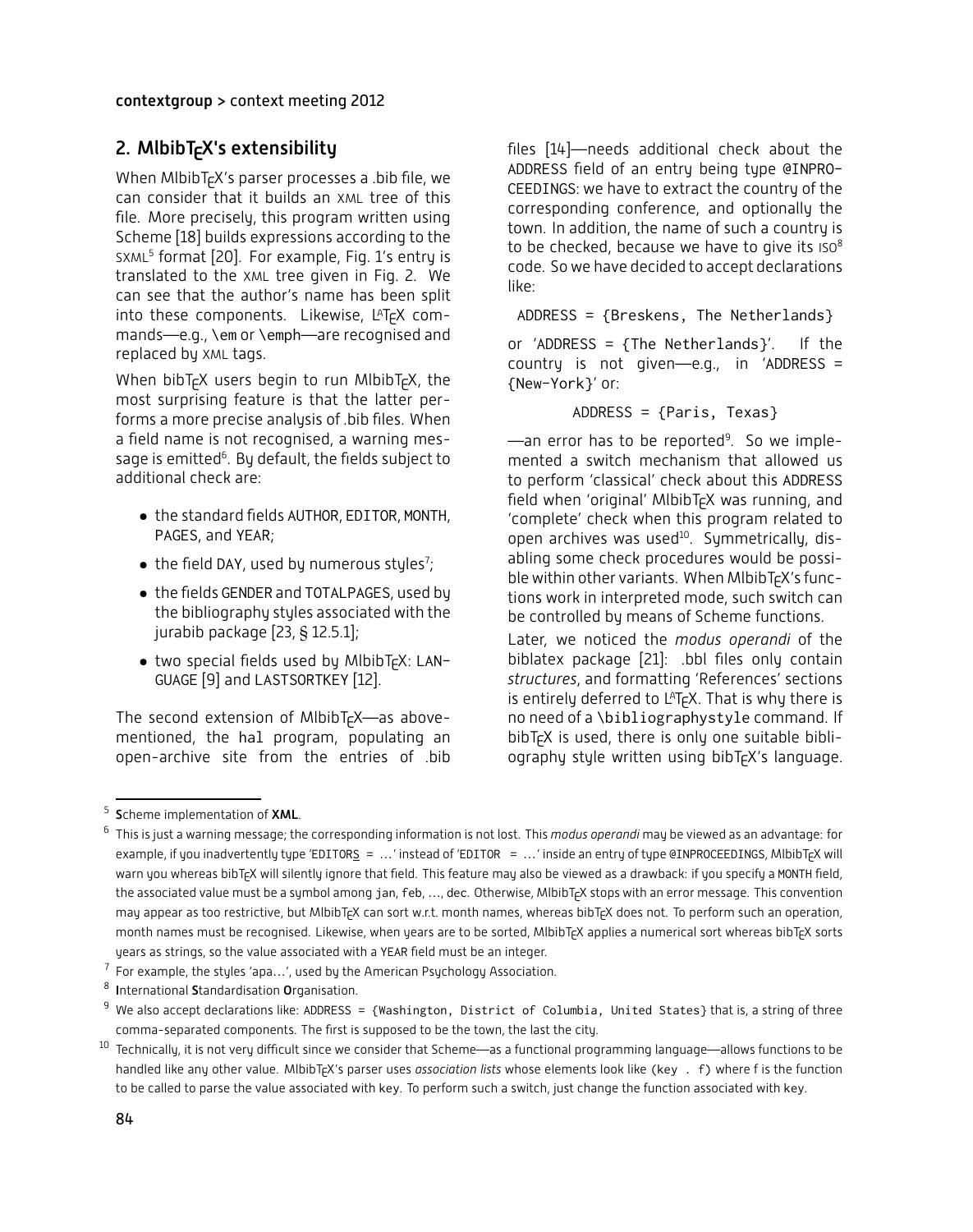Another bibliography processor, biber [1], has come out: it builds only .bbl files suitable for biblatex. Let us consider the example of a  $L^{\text{AT}}$ <sub>F</sub>X document using this biblatex package given in Fig. 3. The corresponding bbl file looks like Fig. 4, and the bibliography will be formatted w.r.t. the author-date style  $[23, S, 12.3]$ , because of the bibstule option of the biblatex package.

\documentclass{article}

\usepackage[bibstyle=authoryear]{biblatex} \addbibresource{mb.bib} % The suffix is needed.

\begin{document}

Did you read \citetitle\*{holmstrom2011}? This is a thriller written by \citeauthor{holmstrom2011}.

\printbibliography

\end{document}

Figure 3: Using the biblatex package.

```
\entry{holmstrom2011}{book}{}
  \name{author}{1}{}{%
    {{uniquename=0}{Holmstrom}{H.}{Darwin}%
     {D. }{}_{\{}{}_{\{}\{}\{}\{}\}\}%
  }%
  \field{title}{Toxic Terrain}%
  \list{publisher}{1}{{Gold Eagle}}%
  \field{number}{390}%
  \field{series}{Don Pendleton's The
Executioner}%
  \field{totalpages}{192}%
  \field{year}{2011}%
  \field{month}{05}%
\endentry
```
Figure 4: Reference used by the biblatex package.

The biblatex package's conceptor introduced new entry types a bibliography processor should be able to process. On the contrary, these new types are unknown in standard bibliography

styles. Again, a switch mechanism allows us to recognise these new types only when the parser is running in a kind of 'mlbiblatex mode'. Another point is related to *dates*: in standard bibliography styles, they are specified by a YEAR field and optionally by a MONTH field. The biblatex package allows dates to be expressed this way, or by means of a DATE field allowing the specification of a *range* of dates [21, § 2.3.8]. The extension of our parser for biblatex has been revised to include these points. Let us mention that the specification of dates are crucial within bibliographies since they are used for the sort operation in most styles. A last point: the syntax of the PAGES field has been refined.

A framework similar to biblatex had been put into action by Taco Hoekwater's bib module of  $ConT_FXt$  [8]: see Fig. 5 for a source text using a bibliographical reference. This reference, as it should be produced by a bibliography processor, is given in Fig. 6. The bib module can be used with ConT<sub>E</sub>Xt MkII [2], it has been reimplemented in ConT<sub>F</sub>Xt MkIV by Hans Hagen [3]. In this last case, the switch we installed considers a new @CONTEXTPREAMBLE directive when a bib file is parsed. This directive aims to replace the 'traditional' @PREAMBLE directive, often used to put definitions of new LAT<sub>F</sub>X commands [23, § 13.2.4]. This @CONTEXTPREAMBLE directive can be used to program some  $L^{\text{AT}}$ <sub> $F$ </sub> $X$  commands put throughout .bib files and non-existing in ConT<sub>F</sub>Xt.

\usemodule[bib] % Needed for MkII, not for % MkIV

```
\setupbibtex[database=mb]
\setuppublications[numbering=yes]
```
\starttext

Did you read \cite[holmstrom2011]?

\placepublications

\stoptext

**Figure 5:** Citations and bibliographies in ConT $\epsilon$ Xt.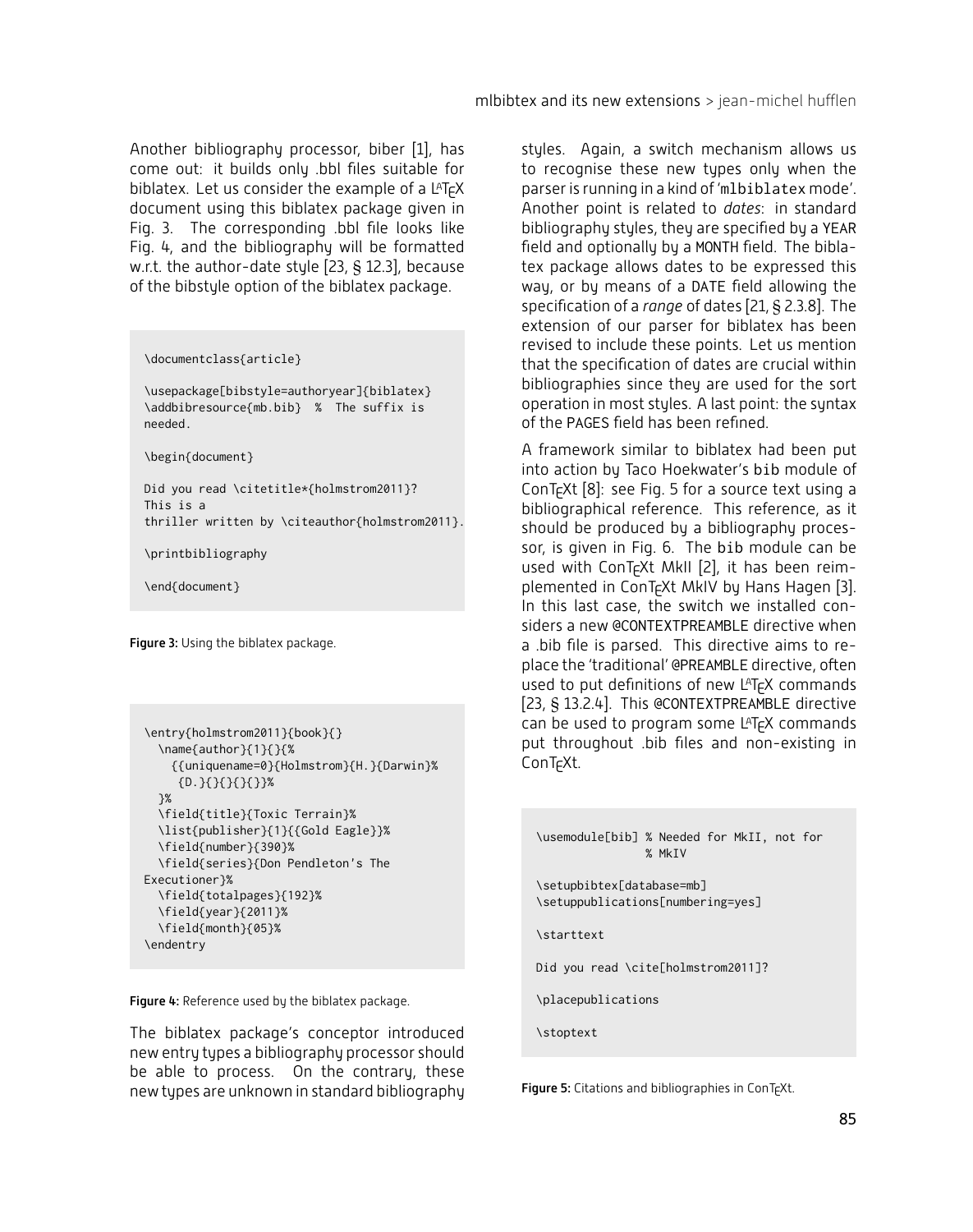```
\startpublication[k=holmstrom2011,
t=book,a={{Holmstrom}},y=2011,n=2,s=Hol11]
\author[]{Darwin}[D.]{}{Holmstrom}
\pubyear{2011}
\title{Toxic Terrain}
\series{Don Pendleton's The Executioner}
\volume{390}
\pubname{Gold Eagle}
\month{5}
\stoppublication
```
**Figure 6:** Reference used by ConT<sub>E</sub>Xt.

### 3. MlbibT $\epsilon$ X's advantages

When the approach of biblatex and ConT $\epsilon$ Xt is used, a bibliography processor does not have to provide the text of successive references of a bibliography. Since it just produces structures whatever the bibliography style is—such a style is put into action by customising the command of LAT<sub>F</sub>X or ConT<sub>F</sub>Xt producing the final bibliography-the idea is to build two accurate bibliography processors out of MlbibT<sub>F</sub>X's kernel. These two programs -mlbiblatex (resp. mlbibcontext) for biblatex (resp.  $ConTrXt$ )—are written entirely in Scheme, in order to get more efficiency. Even if we are not interested in multilingual extensions of MlbibT<sub>F</sub>X during a first step, here are the features of interest for such bibliography processors.

#### 3.1 Order relations

In [11], we showed how the lexicographic order relations handled by MlbibT<sub>F</sub>X were built. These order relations-implemented by means of Scheme functions-are language-dependent. A simple use of the <english? function-for English words-to compare two strings is given by the first example of Fig.  $7$ - $4t'$ [resp. '#f'] stands for the 'true' [resp. 'false'] value in Scheme. In reality, these functions are more powerful since they use optional arguments-controlling the behaviour-in addition to the two strings to be compared:

- the third is a *thunk*<sup>11</sup> that is called if the two strings are equal;
- $\bullet$  the fourth is < (resp. >) for an ascending fresp. a descendingl order:
- $\bullet$  the fifth is #f for a case-insensitive comparison, uppercase-1st (resp. lowercase-1st) if uppercase (resp. lowercase) letters take precedence when two strings are different only by the case.

Fig. 7's second example shows the default values of these three additional arguments. By default, these functions implement *strict* order relations, that is, *irreflexive*, asymmetric, and transitive; as  $\le$  for numbers. The sixth example shows that our <english? function defaults to a case-sensitive relation in which uppercase letters take precedence over lowercase ones, the seventh example shows how to proceed if you would like lowercase letters to take precedence. Finally, the last example shows how the third argument can be used to *chain* order relations<sup>12</sup>: the idea is to sort persons regarding last names, first names, birth dates, and possibly other information. As you can see, this feature—sketched in [12,  $\S$  4]—makes easier a sort by means of several successive sort keys. More details about these order relations are given in [17].

#### 3.2 Syntactical extensions

MIbibT<sub>F</sub>X's syntactical extensions about multilinguism are explained in detail in [9]. Presently, they are not used by the programs mlbiblatex and mlbibcontext. On the contrary, our extensions for authors' and editors' names can be directly usable by these two programs. In addition to bibT<sub>E</sub>X's conventions, *keywords* may be used to point to the four parts-*First*, von, Last, Junior—of a name, what may be very useful:

 $^{11}$  A zero-argument function, w.r.t. Scheme's terminology.

 $^{12}$  The arithmetical? function, used within Fig. 7's last example is analogous to our order relations, in the sense that its third argument is called if the two numbers given as first two arguments are equal. Otherwise it behaves like <.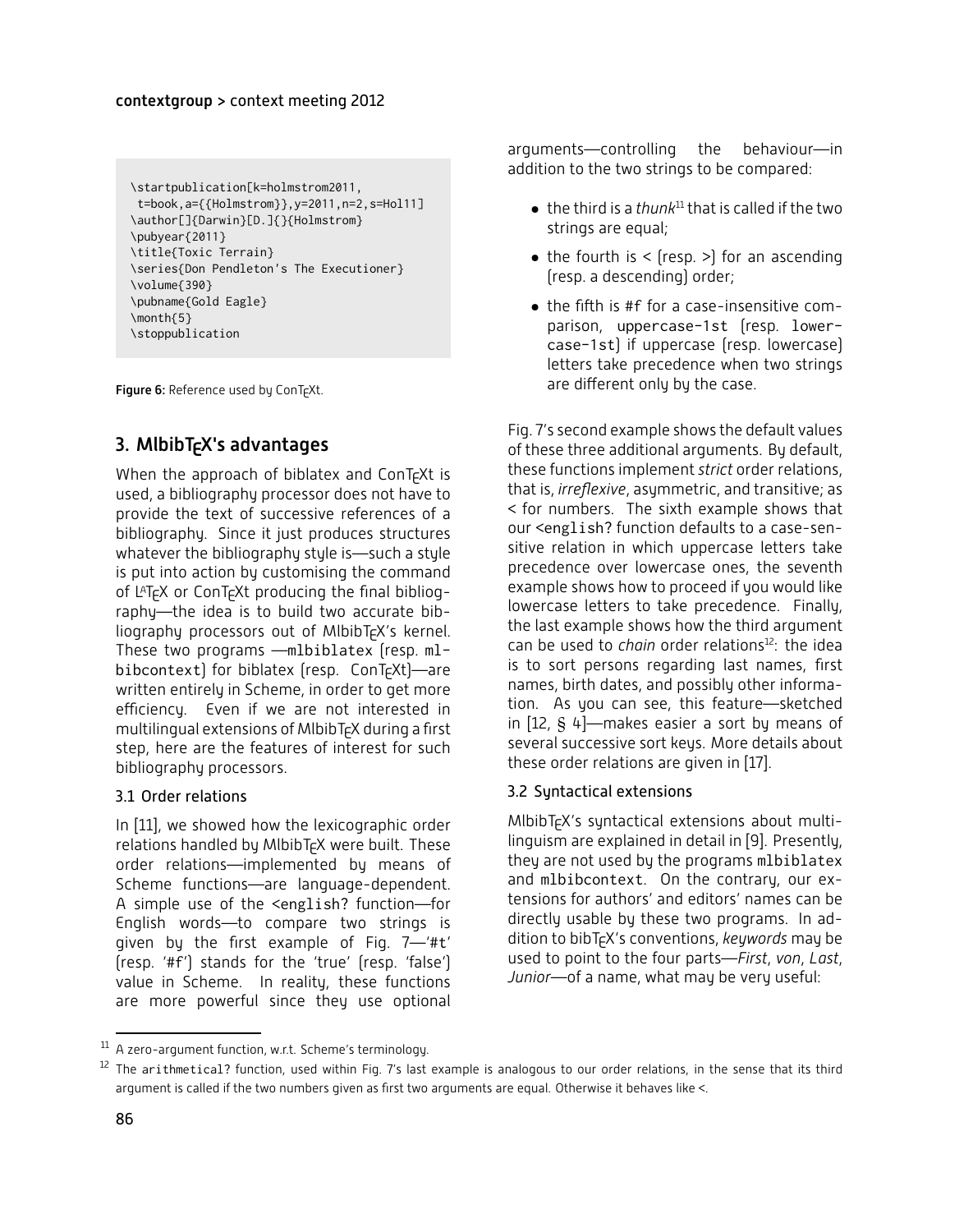```
(\text{conZish? "ConText" "ConText") \implies #f
(\text{Cenzlish? } " \text{ConText" } " \text{ConText" } (\text{lambda } \{ ) \# f \} < \text{' uppercase-1st}) \implies #f : Default values explicited.
(\leq \text{length?} "ConTeXt" "ConTeXt" (lambda () 'ok)) \implies ok ; Equal strings.
(\text{<english? "ConTest" "ConText") \implies #t
(\text{<end} \text{?} 'ConTest'' 'ConText'' 'Lambda a () 'ok) >) \Rightarrow #f ; Descending order.(\text{<endish? "ConText" "ConText" (lambda () 'ok)) \Rightarrow #f(\text{conTest" "ConText" "ConText" (lambda () 'ok) < #f) \Rightarrow ok ; Case-insensitive equality.
(<english? "ConText" "ConTeXt" (lambda () 'ok) < 'lowercase-1st) \implies #t ; Lowercase letters take
                                                                              ; precedence.
(<english? "ConTeXt" "ConTeSt"
            (lambda ()
                (\text{English? "Mk" "Mk" (lambda () (\text{Sarithmetical? 2 4 (lambda () ...))))}) \Rightarrow #f
```
Figure 7: Order relations handled by MlbibTFX.

first  $\Rightarrow$  Jean, last  $\Rightarrow$ Le Clerc de la Herverie

(the four keywords 'first =>', 'von =>', 'last  $\Rightarrow$ ', 'junior  $\Rightarrow$ ' are available, the order of appearance being irrelevant). In addition, the 'abbr  $\Rightarrow$ ' keyword may be used when a first name is not abbreviated according to the standard way, that is, retaining only the first letter. If an organisation's name is used as an author or editor, you can use the keywords 'org  $\Rightarrow$ ' for the name as it must be typeset and 'sortingkey  $\Rightarrow$ ' for the key used for sorting:

org  $\Rightarrow$  Euro\TeX~2012, sortingkey => EuroTeX 2012

It is well-known that co-authors are connected by means of the ' and ' keyword. MlbibTFX also allows the specification of *collaborators*, by means of the ' with ' keyword; an example is given in this article's bibliography: see the reference [23].

### 4. MlbibT<sub>F</sub>X's programs

 $M$ lbibT $\epsilon$ X's distribution is located at: http://disc.univ-fcomte.fr/home/~jmhufflen /texts/superreport/smlbibtex-1.3.tar.gz The easiest way to install it is to compile the source files by the bigloo [25] Scheme compiler; the installation procedure [17] uses the commands configure [28] and make  $[22]$ , well-known within GNU $^{13}$  software; more details are given in  $[17, S, 4.2]$ . The executable programs generated are described hereafter. The complete distribution's version number is given 'classically', that is, by means of sequence of numbers. Versions of particular variants are labelled by geographical names. Those demonstrated at the EuroT<sub>F</sub>X 2012 conference are 'Breskens versions'.

#### 4.1 mlbibtex

This programs aims to replace bibT $\epsilon$ X and is described in  $[9]$ ; you can use it analogously to 'original' bibT<sub>F</sub>X. This mlbibtex is the 'historical' origin of the present toolbox.

#### 4.2 mlbibtex2xml

This program allows .bib files to be converted into XML files, according to the format internally used by MlbibT<sub>F</sub>X. You can run it as follows:

#### mlbibtex2xml ([-screen]  $|$  [-o output])  $f_0$ .bib  $f_1$ .bib ...

where  $f_0$ .bib,  $f_1$ .bib, ...—the .bib suffix can be omitted-are .bib files. If the -screen option is used, the result is displayed at the screen, otherwise it is written into a file. If the -o option is used, output gives the output file name, oth-

 $13$  Recursive acronym: Gnu is Not Unix.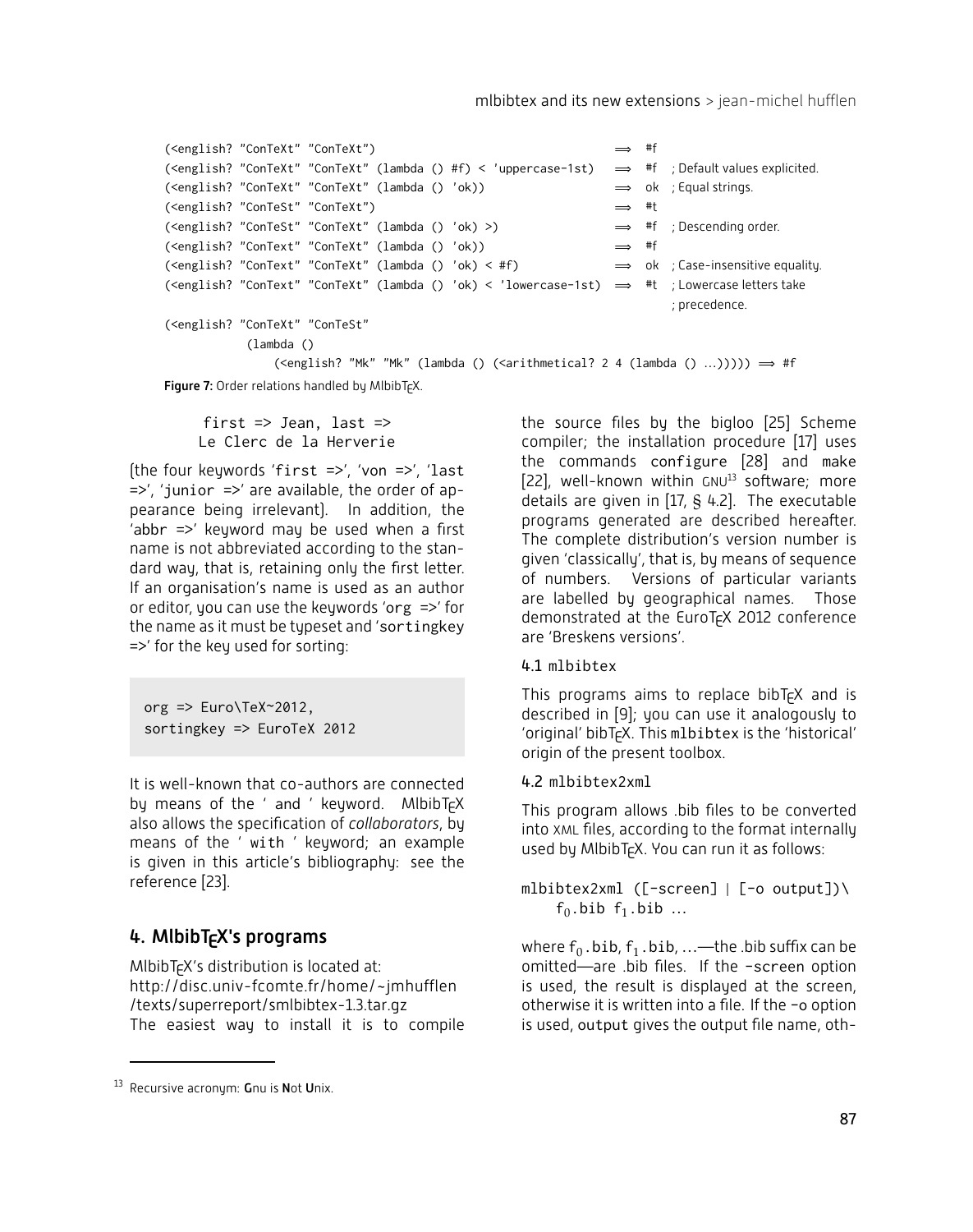#### contextgroup > context meeting 2012

erwise, this name defaults to  $f_0$ -mlbiblio.xml, even if several .bib files are processed. Obviously, results look like Fig. 2.

#### 4.3 ar-style and hal

These two programs are the first two extensions of MIbibT<sub>E</sub>X. The ar-style program can be used for activity reports' bibliographies, when they have to be conformant to the classification of the French agency  $AERES^{14}$  [13]. See Section  $^{\prime}$ MlbibT<sub>E</sub>X's extensibility' and [14,15] about the hal program.

#### 4.4 mlbiblatex

The mlbiblatex program builds .bbl files suitable for the biblatex package. You can run it as  $f$ ollows $\cdot$ 

> mlbiblatex filename.aux key-expr lg-code

where:

#### filename.aux

 $\frac{1}{\pi}$  .aux suffix can be omitted—is the auxiliary file where the information about bibliographical keys and database files has been stored:

key-expr

gives successive sort keys, according to the pattern (m | n | t | y)\*, where 'm', 'n', 't', 'y' respectively stand for 'Month'<sup>15</sup>, 'Name' (person name as an author or editor), '**T**itle', '**Y**ear'; all the other signs are ignored; there is no default order relation<sup>16</sup>: if no sign is recognised, the list of bibliographical items is left unsorted<sup>17</sup>:

lg-code

is the code for the language to be used for sorting strings-this information is relevant whenever person names and titles of works are compared-available values are DE for German, EN for English, FR for French, PO for Polish; there is no default value.

Results look like Fig. 4. More detais are given in [17]

#### 4.5 mlbibcontext

The mlbibcontext program builds .bbl files suitable for ConT<sub>F</sub>Xt. The corresponding command line looks like mlbiblatex's:

> mlbibcontext filename.aux key-expr lg-code

and filename.aux, key-expr, lg-code have the same meaning. Results look like Fig. 6.

# 5. Future directions

As we mention above, the interface between the functions of a word processor in charge of processing 'References' sections-the commands of the biblatex package or ConT<sub>F</sub>Xt MkIV-could be improved. For example, the commands mlbiblatex and mlbibcontext only deal with ascending orders. This is just related to the rough interface we designed in order to propose first experimental versions of these programs: as shown in Section 'MlbibT<sub>E</sub>X's advantages', descending orders are provided by MlbibT $\epsilon$ X's kernel. Concerning the biblatex package, we think that an option could be added $^{18}$ :

\usepackage  $[backend=mlbiblatex,...]$ % {biblatex}

other options allowing accurate information to be passed to MlbibT<sub>F</sub>X.

<sup>&</sup>lt;sup>14</sup> Agence d'Évaluation de la **R**echerche et de l'Enseignement Supérieur, that is, 'agency evaluating research and university courses'.

 $15$  ... an item without month information being ranked after an item with such.

 $^{16}\,$  The default order relation used by both bibT<sub>E</sub>X and biber would be specified by ynt. Let us recall that by default, these two programs do not use any information about month during the sort step.

<sup>&</sup>lt;sup>17</sup> In this case, the bibliography is *unsorted*, that is, the order of items is the order of first citations of these items throughout the document.

 $^{18}$  Presently, the possible values for the backend option of biblatex are 'bibtex', 'bibtex8', 'bibtexu', 'biber'.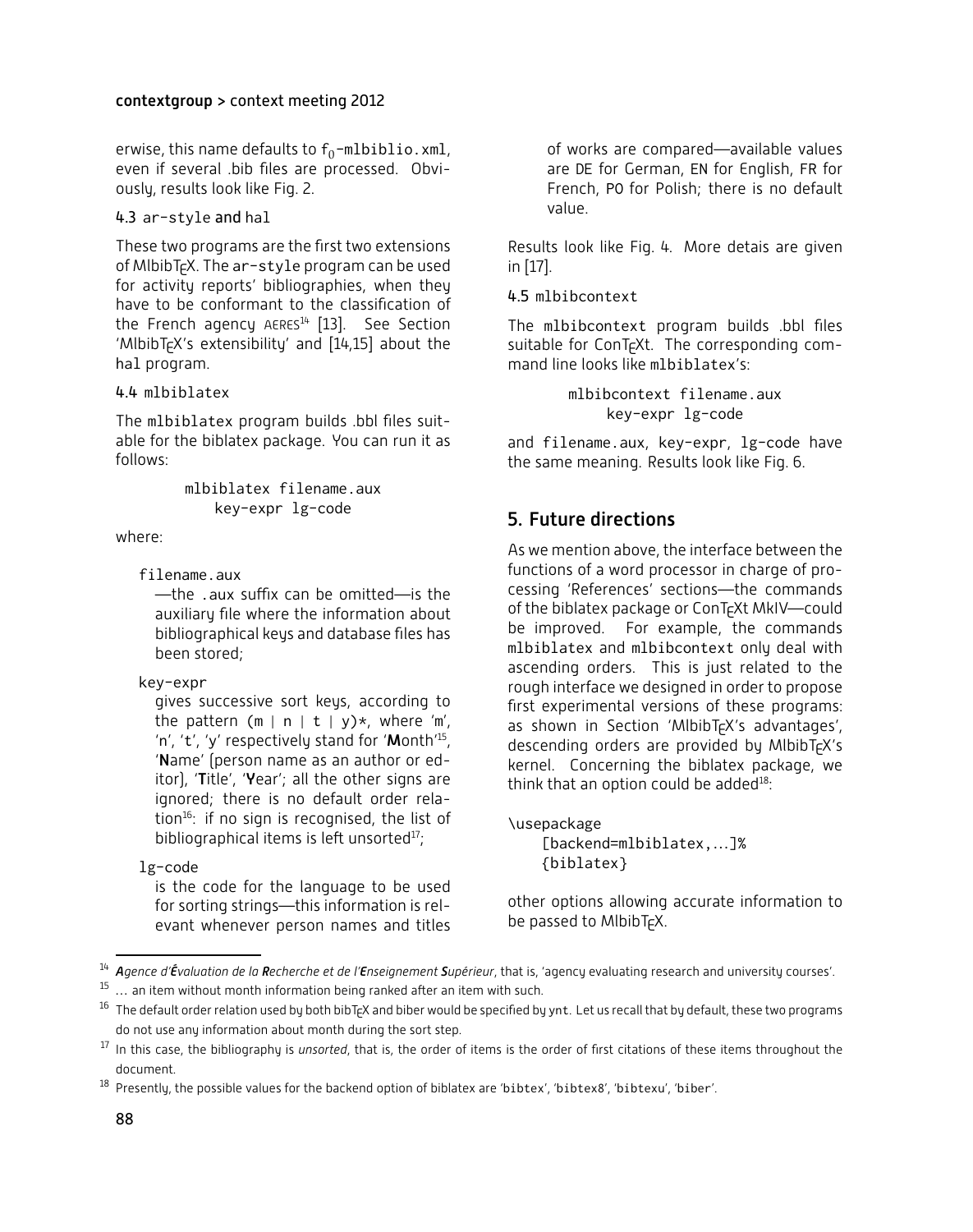Likewise, ConT<sub>E</sub>Xt MkIV users should be able to choose between bibT<sub>F</sub>X-or an 'enriched' bibT<sub>F</sub>X such that bibT<sub>F</sub>X8 or bibT<sub>F</sub>Xu-or MlbibT<sub>F</sub>X. In this last case, we have to study how accurate information could be passed to the mlbibcontext program.

Some present lack of MibibT<sub>EX</sub>: only two encodings are available, for input .bib files as well as output .bbl ones. More precisely, .bib files are supposed to be encoded w.r.t. Latin 1. The characters that are not included in this encoding—e.g., some Polish letters, such that 'ł'—can be reached only by using T<sub>F</sub>X commands-like '\1'<sup>19</sup>. About generated .bbl files, either MIbibT<sub>F</sub>X detects that the Latin 1 encoding is used by looking into the document's preamble<sup>20</sup>, in which case this encoding is used for the .bbl file produced; otherwise, this .bbl file is a pure ASCII<sup>21</sup> file, all the accented letters being specified by means of T<sub>F</sub>X commands<sup>22</sup>. Such behaviour is due to the Scheme programming language.  $M$ lbib $T$ <sub>F</sub> $X$  has been written using the fifth revision of this language [18], not Unicode-compliant. Most of Scheme interpreters can deal with Latin 1, some-not all-accept other encodings, but in a non-portable way. Besides, we want our functions to be able to work on as many Scheme interpreters as possible. A new revision of Scheme is in progress<sup>23</sup> and will be Unicode-compliant, so a future version of MlbibT<sub>E</sub>X

should be able to deal with other encodings such that Latin 2, UTF-8, UTF-16, etc.

Last but not at least, we plan to update the programs mlbiblatex and mlbibcontext, in order for them to be able to deal with MIbibT<sub>E</sub>X's multilingual features. From our point of view. that should be quite easy for mlbibcontext, in the sense that all the languages are available *q* priori within ConT<sub>F</sub>Xt MkIV-you do not have to put all the languages you use throughout a text as options of a module like the babel package [23, Ch. 9]—but might require more work for the texts to be processed by the commands of the biblatex package.

### 6. Conclusion

We are personally an adept of functional programming in general and Scheme in particular. But MIbibT<sub>F</sub>X has been able to be adapted to applications other than those initially planned, what is a good quality for a program<sup>24</sup>. In particular, the mlbiblatex program succeded in taking as much advantage as possible of biblatex's features<sup>25</sup> with just slight modifications of our kernel. We think that we have been able to reach such adaptability and flexibility because of the use of Scheme, even if these qualities could

<sup>&</sup>lt;sup>19</sup> For example, the name of the Polish city 'Łódź' should be written down '{\L }\'{o}d\'{z}' or '{\L }ód\'{z}' within a .bib file, its internal form handled by MlbibT<sub>E</sub>X is '{\L }ód\'{z}', since 'ó' belongs to Latin 1, whereas '<mark>L'</mark> and 'ź' do not.

 $^\mathrm{20}$  bibT<sub>E</sub>X just read .aux files and never reads a .tex file [23, § 12.1.3], whereas the m1bibtex program may look into a document's preamble.

<sup>&</sup>lt;sup>21</sup> American Standard Code for Information Interchange.

<sup>&</sup>lt;sup>22</sup> Let us recall that ConT<sub>E</sub>Xt MkIV texts are supposed to be encoded w.r.t. <mark>utf-8. Since MlbibT<sub>E</sub>X cannot deal with this encoding, the</mark> output files of the mlbibcontext program are presently encoded w.r.t. pure ASCII.

 $^{23}$  See the Web page http://scheme-reports.org. In fact, MlbibT<sub>E</sub>X has been implemented using the conventions of R5Rs, what stands for '**R**evised<sup>5</sup> **R**eport on the algorithmic language **S**cheme' [18]. Later, a new revision (R6RS) was designed and ratified [26][27], including functions dealing with the whole range of Unicode and different encodings [27,  $\S$ § 1 & 2.9]—but for some reasons that we do not give here, most Scheme implementors did not update their programs. So MlbibT<sub>E</sub>X is still <sub>R5RS</sub>-compliant. It seems that Scheme's next version (R7RS)—see some drafts at the Web page abovementioned—will be adopted by most Scheme implementors. So we hope that we will be able to get a Unicode-compliant version of MlbibT<sub>F</sub>X very soon.

 $^{24}$  More generally, some people already announced the end of Lisp dialects, or the end of T<sub>E</sub>X & Co… and these programs are still in action.

<sup>&</sup>lt;sup>25</sup> Especially the notion of field *type*: for example, @AUTHOR is a *list of names*, @TITLE is a *literal*, according to the biblatex package's terminology. Analogous notions exist within MlbibTFX.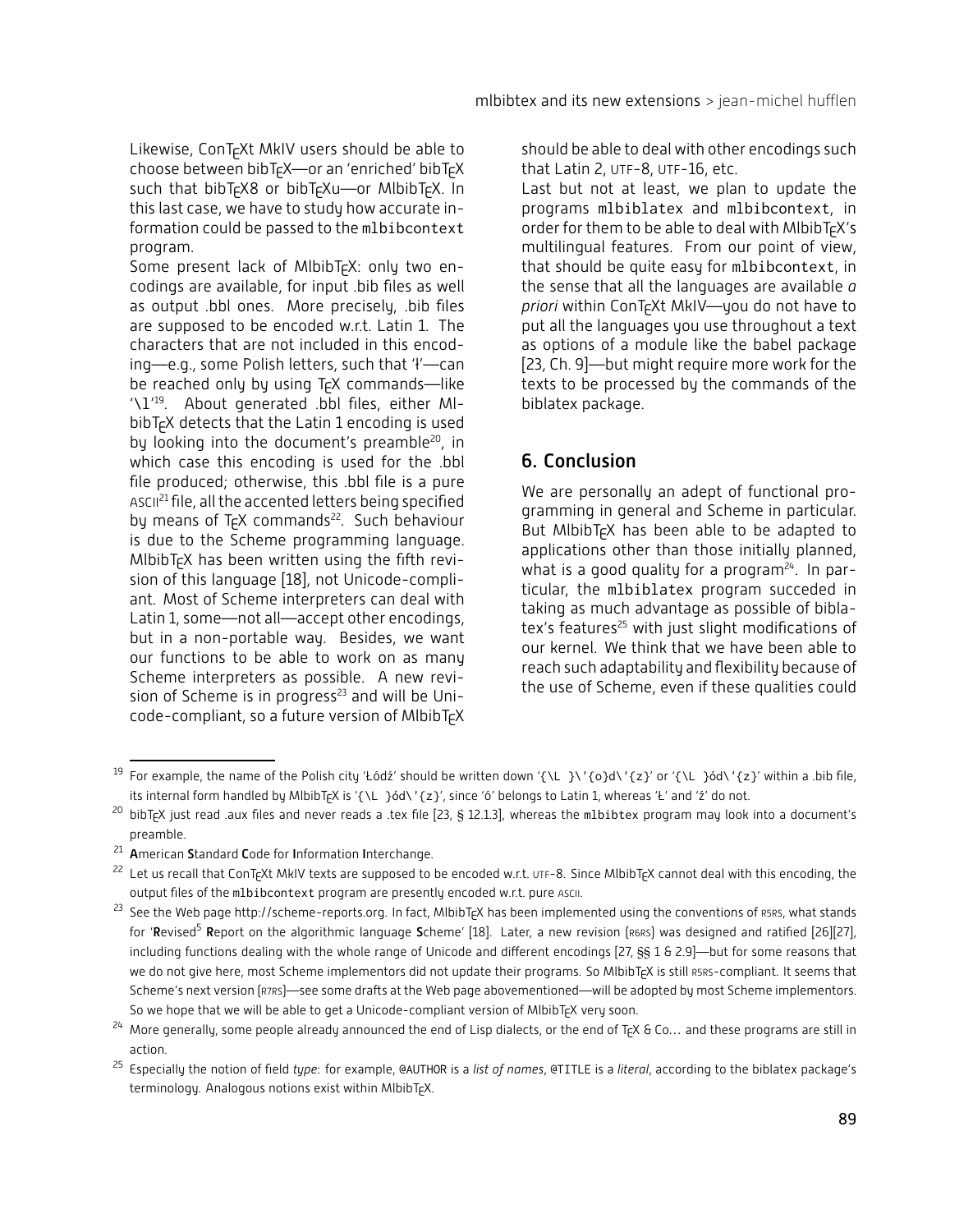#### contextgroup > context meeting 2012

have been reached within other programming paradigms<sup>26</sup>. In addition, our programs can be used with a Scheme interpreter, but better efficiency is reached if programs are compiled. Even if we think that we are not in competition with a bibliography processor like biber, it is certain that a program written using Scheme is more efficient than a program written using Perl<sup>27</sup>. So we have spent much time when we began MlbibT $\epsilon$ X's development, but we do not regret anything and were happy to be able to adapt this program to new requirements.

#### 7. References

- [1] François Charette and Philip Kime: biber. A Backend Bibliography Processor for biblatex. Ver $s$ *ion biber 0.9 (biblatex 1.6)*. August 2011. http:/ /freefr.dl.sourceforge.net/project/biblatex-biber /biblatex-biber/development/documentation /biber.pdf.
- [2] CONTEXTGARDEN, http://wiki.contextgarden .net/Bibliography: Bibliographies in MkII. April 2012.
- [3] CONTEXTGARDEN, http://wiki.contextgarden.net /Bibliography mkiv: Bibliographies in MkIV. July 2012.
- [4] Michel Goossens, Frank Mittelbach, Sebastian Rahtz, Denis B. Roegel and Herbert Voß: *The L<sup>a</sup>T<sub>E</sub>X Graphics Companion.* 2nd edition. Addison-Wesley Publishing Company, Reading, Massachusetts. January 2009.
- [5] Michel Goossens, Sebastian Rahtz and Frank Mittelbach: The L<sup>A</sup>T<sub>F</sub>X Graphics Companion. Illustrating *Documents with T<sub>F</sub>X and PostScript. Addison-Wes*ley Publishing Company, Reading, Massachusetts. March 1997.
- [6] Hans Hagen: *ConT<sub>E</sub>Xt, the Manual*. November 2001. http://www.pragma-ade.com/general /manuals/cont-enp.pdf.
- [7] Hans Hagen: 'The Luafication of  $Tr X$  and  $ConTr Xt'$ . ln: *Proc. BachoT<sub>E</sub>X 2008 Conference,* p. 114–123. April 2008.
- [8] Taco Hoekwater: 'The Bibliographic Module for ConT<sub>E</sub>Xt'. In: *EuroT<sub>E</sub>X 2001*, p. 61–73. Kerkrade [the Netherlands]. September 2001.
- [9] Jean-Michel Hufflen: 'MlbibT<sub>F</sub>X's Version 1.3'. TUGboat, Vol. 24, no. 2, p. 249–262. July 2003.
- [10] Jean-Michel Hufflen: 'Names in bibT<sub>F</sub>X and MIbibT<sub>E</sub>X'. Tuc*boat*, Vol. 27, no. 2, p. 243–253. TUG 2006 proceedings, Marrakesh, Morocco. November 2006.
- [11] Jean-Michel Hufflen: 'Managing Order Relations in MlbibT<sub>E</sub>X'. Tucboat, Vol. 29, no. 1, p. 101–108. EuroBachoTcX 2007 proceedings. 2007.
- [12] Jean-Michel Hufflen: 'Revisiting Lexicographic Order Relations on Person Names'. In: Proc. Ba*choT<sub>E</sub>X 2008 Conference,* p. 82–90. April 2008.
- [13] Jean-Michel Hufflen: *Classe superreport* Manuel d'utilisation. March 2010. http://lifc.univ-fcomte .fr/home/~jmhufflen/superreport/superreport -readme.pdf.
- [14] Jean-Michel Hufflen: 'Using MlbibTcX to Populate Open Archives'. In: Tomasz Przechlewski, Karl Berry, Gaby Gic-Grusza, Ewa Kolsar and Jerzy B. Ludwichowski, eds., Typographers and Program*mers: Mutual Inspirations. Proc. BachoT<sub>F</sub>X 2010 Conference*, p. 45–48. April 2010.
- [15] Jean-Michel Hufflen: 'From Bibliography Files to Open Archives: the Sequel'. In: Karl Berry, Jerzy B. Ludwichowski and Tomasz Przechlewski, eds., *Proc. EuroBachoT<sub>E</sub>X 2011 Conference*, p. 61–66. Bachotek, Poland. April 2011.
- [16] Jean-Michel Hufflen: 'A Comparative Study of Methods for Bibliographies'. Tucboat, Vol. 32, no. 3, p. 289-301. Proc. TUG 2011 conference. October 2011.
- [17] Jean-Michel Hufflen: 'MlbibT<sub>F</sub>X and the biblatex package'. In: Tomasz Przechlewski, Karl Berry and Jerzy B. Ludwichowski, eds., Twenty Years After. Proc. BachoT<sub>E</sub>X 2012 Conference, p. 91–99. Bachotek, Poland. April 2012.
- [18] Richard Kelsey, William D. Clinger, and Jonathan A. Rees, with Harold Abelson, Norman I. Adams iv, David H. Bartley, Gary Brooks, R. Kent Dybvig, Daniel P. Friedman, Robert Halstead, Chris Hanson, Christopher T. Haynes, Eugene Edmund Kohlbecker, Jr, Donald Oxley, Kent M. Pitman, Guillermo J. Rozas, Guy Lewis Steele, Jr, Gerald Jay Sussman and Mitchell Wand: 'Revised<sup>5</sup> Report on the Algorithmic Language Scheme'. Hosc, Vol. 11, no. 1, p. 7-105. August 1998.
- [19] Jonathan Kew: 'XaTEX in TEX Live and beyond'. TUGboat, Vol. 29, no. 1, p. 146–150. EuroBachoT<sub>E</sub>X 2007 proceedings. 2007.
- [20] Oleg E. Kiselyov: XML and Scheme. September 2005. http://okmij.org/ftp/Scheme/xml.html.
- [21] Philipp Lehman: The biblatex Package. Programmable Bibliographies and Citations. Version 1.6. 29

<sup>&</sup>lt;sup>26</sup> But we think that more effort would have been needed.

<sup>&</sup>lt;sup>27</sup> Practial Extraction and Report Language. A good introduction to this language is [30].